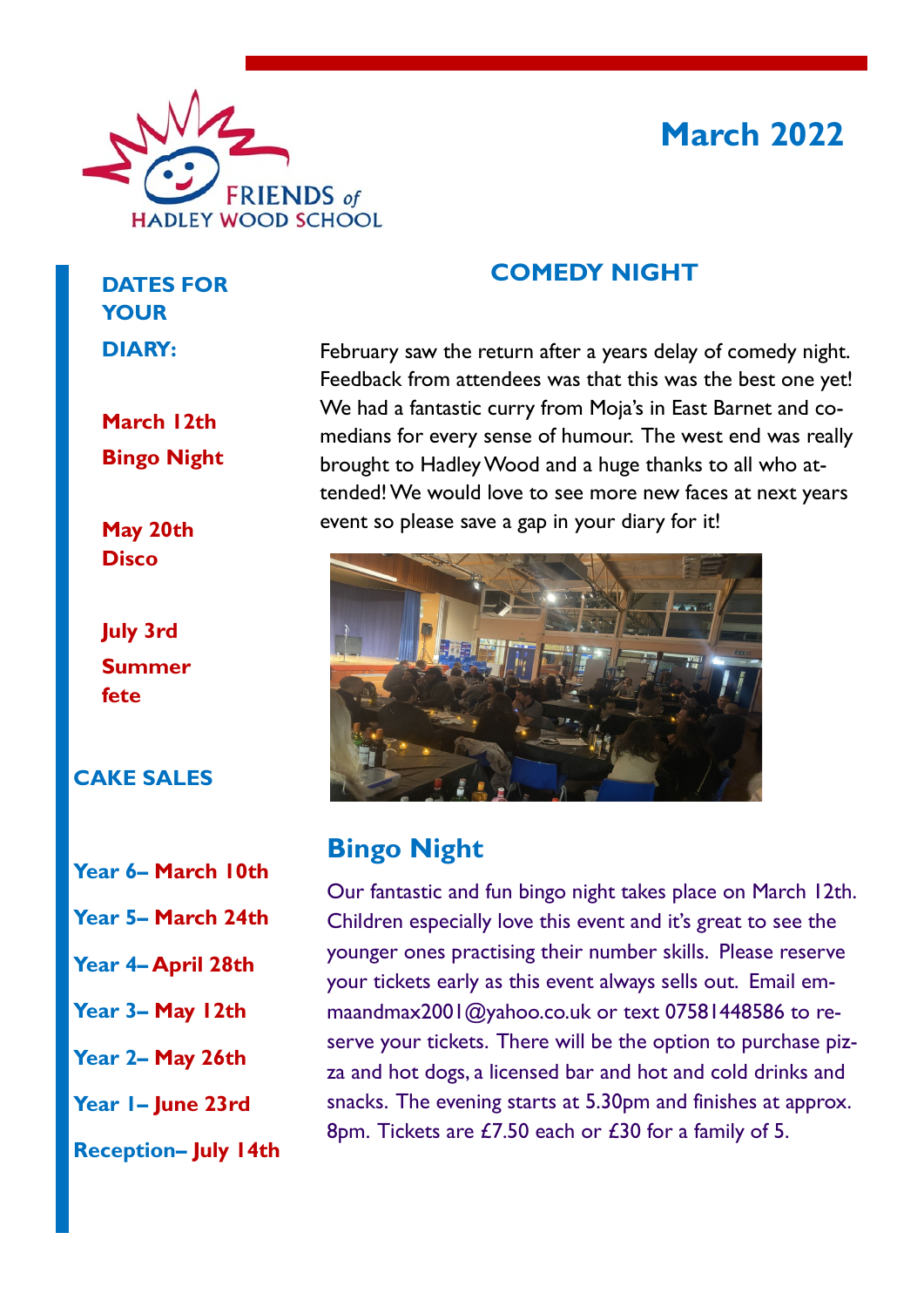

# **March 2022**

### **FUNDRAISING UPDATE**

The school have received quotes for resurfacing the KS1 playground (top playground). Quotations are approximately £15,000- £17,000. Having already spent £900 removing the trees whose roots were causing the damage, the school will look to the FHWS to help finance the project– this is now our ongoing primary project for the future and we hope you can support us in making this area much more useable and safe for the children.

We are pleased to announce the music room renovation has also been approved by the council planning department and so we look to one day being able to finance this exciting project.

In the meantime we have all been hit by rising energy costs and the school is no different. With the bills exponentially rising we look to how we can get round this– solar panels are currently being considered but will come at a cost.

Hadley Wood Primary School is the lowest funded school in Enfield due to the small number of pupils who receive a pupil premium.

Schoolcuts.org.uk report that the school will have £75,793 shortfall in 2021-2022- £361 per pupil deficit.

**March 12th Bingo Night**

**DATES FOR** 

**YOUR** 

**DIARY:**

**May 20th Disco**

**July 3rd Summer fete**

### **CAKE SALES**

- **Year 6– March 10th**
- **Year 5– March 24th**
- **Year 4– April 28th**
- **Year 3– May 12th**
- **Year 2– May 26th**

**Year 1– June 23rd**

**Reception– July 14th**